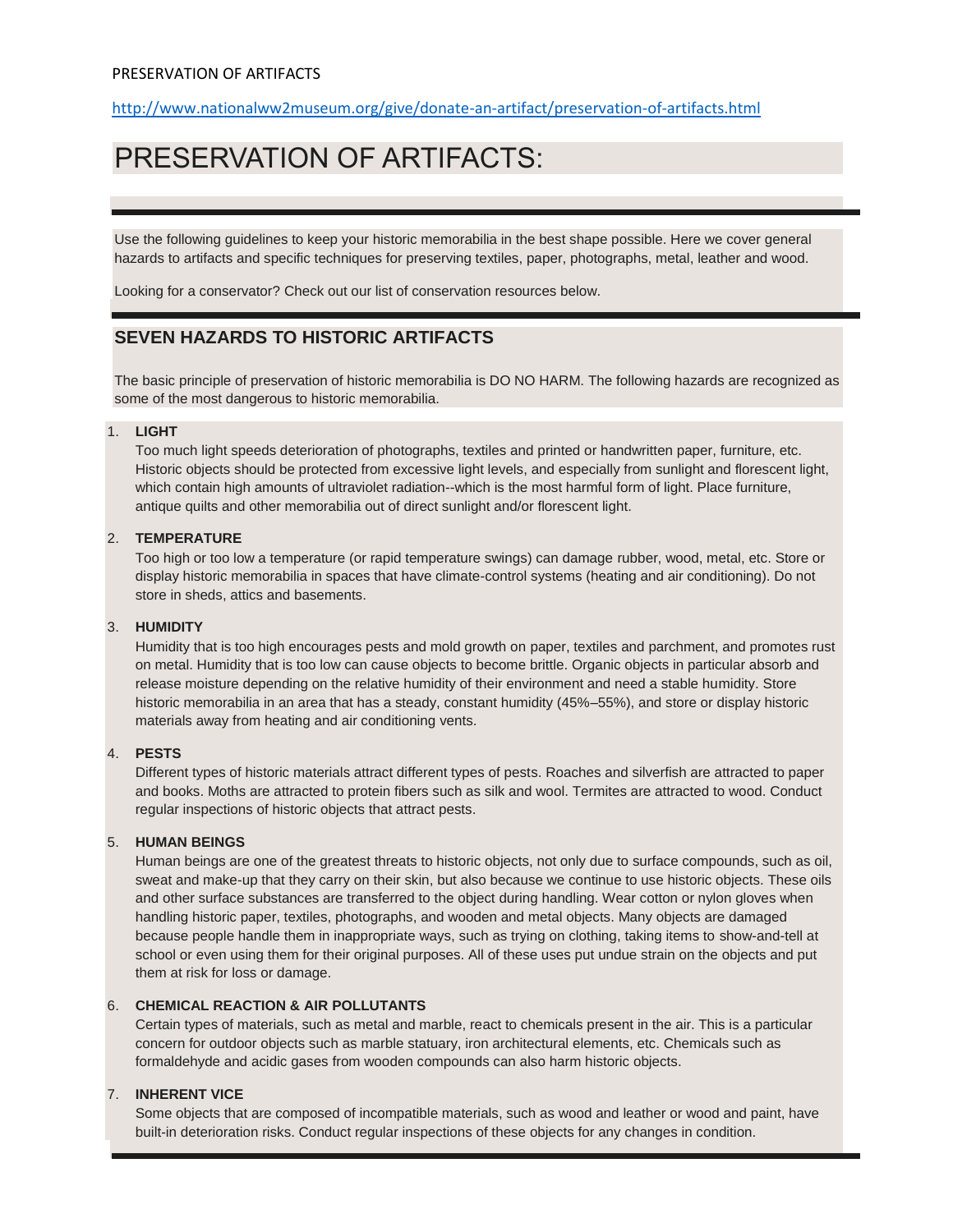## **Basic Preservation Techniques for Textiles**

Textiles--or objects made from woven fibers — are among the most common types of artifacts found in museums or within a family. Most families have a treasured textile such as a quilt, wedding dress or tablecloth that has been handed down through the generations. Until the 20th century, textiles were made from natural sources, such as cotton or linen plants or sheep or silkworms. In the 20th century, synthetic or laboratory textiles have been developed such as rayon, nylon and acetate. Textiles (and the dyes used to color them) are very susceptible to damage from light, acids and pests.

- Store textiles in climate-controlled spaces, not in attics or basements.
- Store or display textiles away from bright light, especially sunlight and florescent light that contains high amounts of UV radiation.
- Store textiles in acid-free boxes designed for this purpose. Do not store heirloom textiles in a wooden dresser drawer or an ordinary cardboard box.
- If possible, store textiles in a flat position, without folds. Gravity acts with the weight of the textile to alter the original shape and condition of the piece.
- If displaying a quilt, tapestry, flag or other hanging textile, make certain the textile is supported by a piece of backing fabric. Do not let the textile hang by its own weight for an extended period of time.
- Remove staples or pins from textiles as they may rust and stain the textile.
- If storing a garment or flat textile in a box, make certain that there are no hard creases or folds. Pad any folds or creases with acid free paper. Stuff arms of jackets and the body of jackets or bodices so the fibers are supported.
- Wear clean cotton or nylon gloves when handling heirloom textiles.
- If moving an heirloom textile or garment from one location to another, support the textile by having a stiff support under it or by having it housed in an acid-free box. Do not let the textile bear its own weight while being transported.
- If you must store a garment on a hanger, pad the hanger so that there is a natural shoulder shape across the top of the upper garment and if storing trousers, pad the trouser bar.
- Large, flat textiles, such as quilts or rugs, may be rolled around an acid free cardboard tube for storage. Store rolled textiles horizontally and off of the floor.
- Do not store heirloom textiles in sealed plastic bags.
- Protect textiles from dust with unbleached muslin bags or muslin fabric dust covers or by storing in an acidfree box with a lid.
- Do not wash heirloom textiles in the washing machine or give them to a commercial dry cleaner to clean by tumbling.

## **Basic Preservation Techniques for Paper**

Most paper in the last 300 years has been made from either linen or cotton rags or wood pulp. Rag paper has a low acid content and is much more stable than pulp paper. Wood-pulp paper, the kind used for newspapers, is usually very high in acid and deteriorates rapidly.

- Store documents in a climate-controlled environment, not in attics or basements. Paper is subject to mold growth. Store or display below 72 degrees F and 50% to 55% humidity.
- Store documents flat without folds or creases. Folded paper fibers are weakened at the point of the fold and will deteriorate more quickly at that part of the page.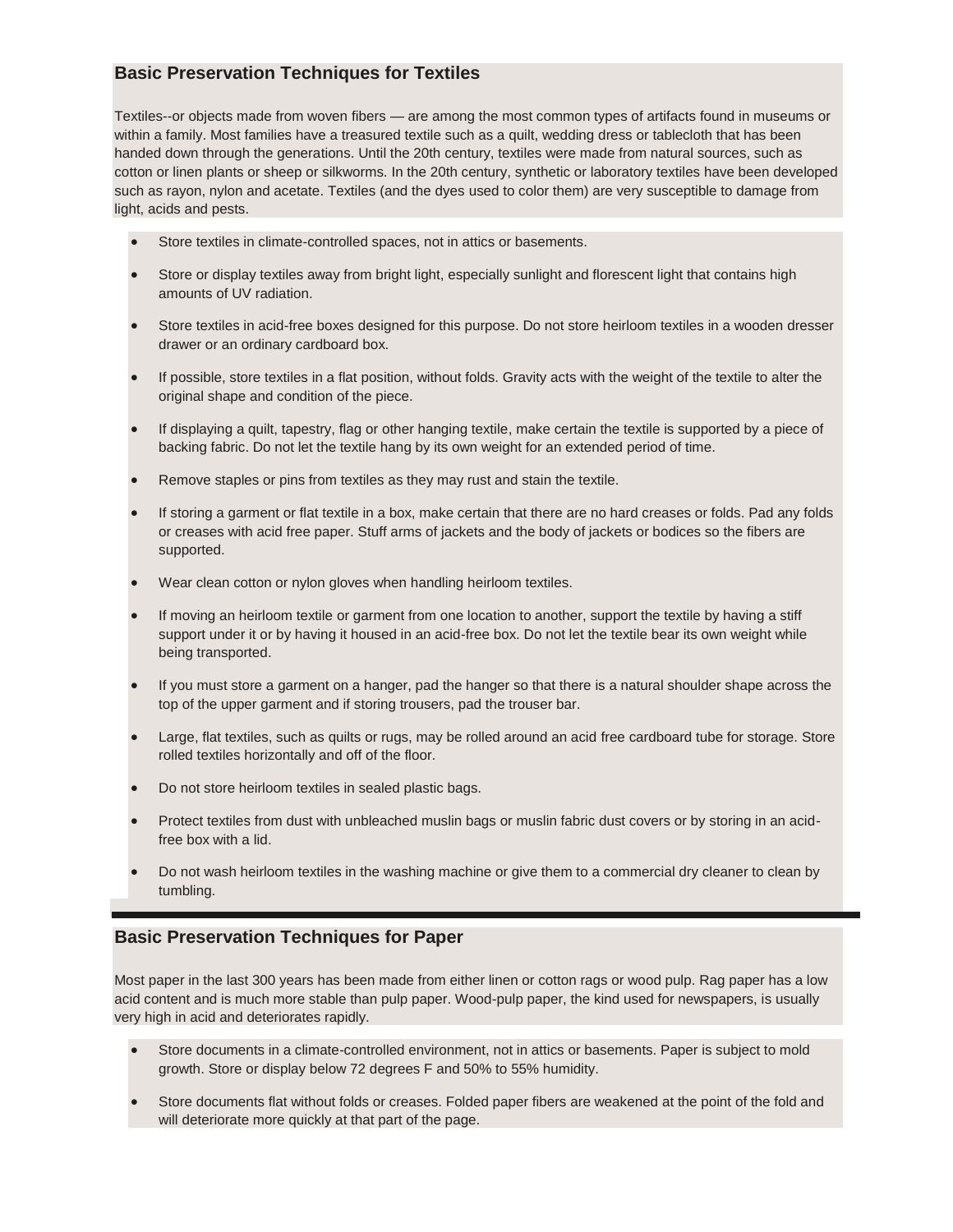- Paper is sensitive to attack by pests such as silverfish and roaches. Inspect old documents regularly to check for insect infestation.
- Store rag paper and pulp paper separately acid migrates from the more acidic surface to the less acidic surface (for example, separate the newspaper clipping about your wedding from the wedding invitations).
- Display paper away from sunlight or florescent light. Light will cause the surface coatings, such as ink, to fade and (if the paper has a high acid content) will hasten the deterioration of the paper.
- Display documents, postcards and currency using only archival quality mats, backing boards, etc. Specify to the frame shop that the materials are to be archival quality and acid free.
- If possible, do not display paper against the outside wall of a building. Exterior walls experience more fluctuations in temperature and humidity than interior walls do.
- If storing documents, store them in acid-free folders, boxes or chemically inert plastic sleeves.
- If there is no alternative to using a wooden bookcase for storing paper or books, place the paper or books in acid-free boxes or folders and/or place an acid-free paper barrier between the books and wooden shelf.
- Consult a conservator if you need to de-acidify documents.
- Do not use rubber bands, staples, straight pins or paper clips when storing heirloom documents.
- To minimize the risk of water damage, do not store boxes of documents or framed paper items on the floor.

#### **Basic Preservation of Photographs**

Photographs provide us with a special form of historical documentation. They provide a graphic representation of the past not found in other media. Photographs are physically and chemically complex and require special care to preserve. Photos are especially susceptible to deterioration from chemicals left over from processing, careless handling and fading from light, especially sunlight and florescent light. Take time now to preserve your images for future generations. Each photograph is a unique window into the past that cannot be replaced.

- Photographs should be stored in a cool, dry location. High temperatures and humidity are damaging to photos.
- Avoid displaying photographs in bright light or direct sunlight.
- Store and frame photographs in acid-free inert materials.
- Never touch the surface of a photograph; hold them by the edges or use clean cotton gloves.
- Do not use tape, paper clips, rubber bands or Post-it notes on your photographs; they can all cause damage.
- Do not use ball-point pen or felt-tip markers to write on photos. Label them on the back with a soft pencil. You may wish to number them and write out longer descriptions separately. Another alternative is to photocopy the photograph and write your information on the photocopy. Never write on the front of a photograph.
- Do not store your photos in self-adhesive albums. Use acid-free storage material or inert plastic sheets. Take care to preserve your negatives also. Use acid-free or inert plastic sleeves to store them.
- Color photographs are not as stable as black and white. Consider having your color images professionally copied in black and white; you may lose the color, but you'll preserve the image.
- If you wish to display your photographs, you may want to consider having them copied and displaying the copies. That way your originals will be protected from fading or other possible damage.
- When mounting photographs, be sure to use acid-free materials. Photographs should be attached to the backing board with Mylar corners rather than being glued or taped down. An acid-free mat should be used to keep the glass from touching the photograph.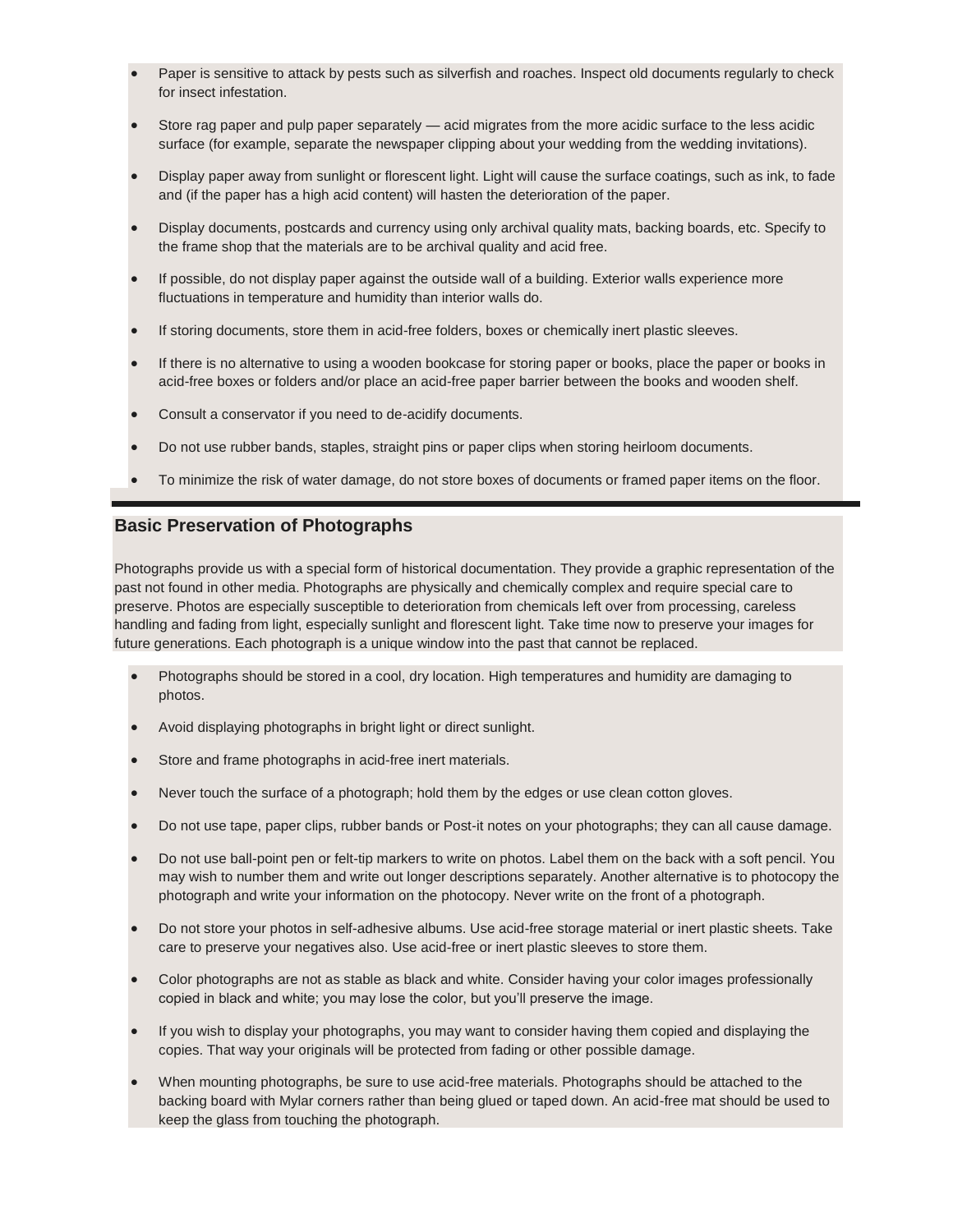If you are displaying original prints, consider rotating one photograph with another to limit the amount of fading.

## **Basic Preservation of Metal Artifacts**

All metal except gold is susceptible to oxidation or corrosion. Prevention of corrosion or oxidation is the primary goal in caring for metal artifacts. Most corrosion is caused by moisture, although certain chemicals can also play a role. The oils and acids that occur naturally on skin can be very damaging to metal artifacts. One of the simplest ways to help preserve your artifacts is to store them in a relatively dry environment. Typically, metal artifacts should be stored in living areas, which are much dryer then sheds garages or basements. Attics are generally too hot for most artifacts.

General Rules

- If you are unsure what to do, seek professional guidance.
- Do not attempt to clean or polish metal artifacts without seeking professional advice.
- Do not handle metal artifacts with bare hands; gloves should be used.
- Generally speaking, commercially available dip-type tarnish removers should be avoided.
- The use of spray-on lacquer or similar coatings is seldom advisable.
- Although some oxidation or corrosion may be damaging to an artifact, they may also add to the value. Restoring an artifact to its original condition is not always the prudent course of action.

#### **Iron and Steel**

This is one of the most common metals and is commonly found in firearms, bayonets and swords. Steel and iron, especially those having a bright polish, are very susceptible to rust. The fine polish of a sword blade can easily be permanently marred by touching the blade with bare hands. Always handle metal artifacts with clean cotton gloves. Steel artifacts may be preserved by keeping them oiled with light oil, such as 3-in-One. Additionally, the metal parts may be protected with a coating of wax, such as SC Johnson Paste Wax. Care should be taken to coat all areas; you may wish to consult a gunsmith to help with disassembly of weapons.

#### **Painted Metal Artifacts**

Painted metal artifacts require limited special precautions. Generally the paint will protect the artifact. The painted surface should be protected from being scratched. Care should be taken during storage or display to protect these items from being scratched or chipped.

### **Copper, Brass, Silver**

These metals are relatively stable. Their oxidation provides a stable coating that protects the metal. These metals generally should not be cleaned or polished without consulting a professional. Silver items that have been polished can be stored in Pacific Silver Cloth to reduce tarnishing.

### **Basic Preservation of Leather Artifacts**

Leather is a difficult item to preserve; care should be taken to store in medium humidity and moderate temperature. Generally speaking, storing it inside your home is suitable.

- Avoid displaying leather items in direct sunlight or bright light. If the leather is dirty or moldy, clean it with damp cotton cloths.
- Do not use saddle soap or leather conditioners.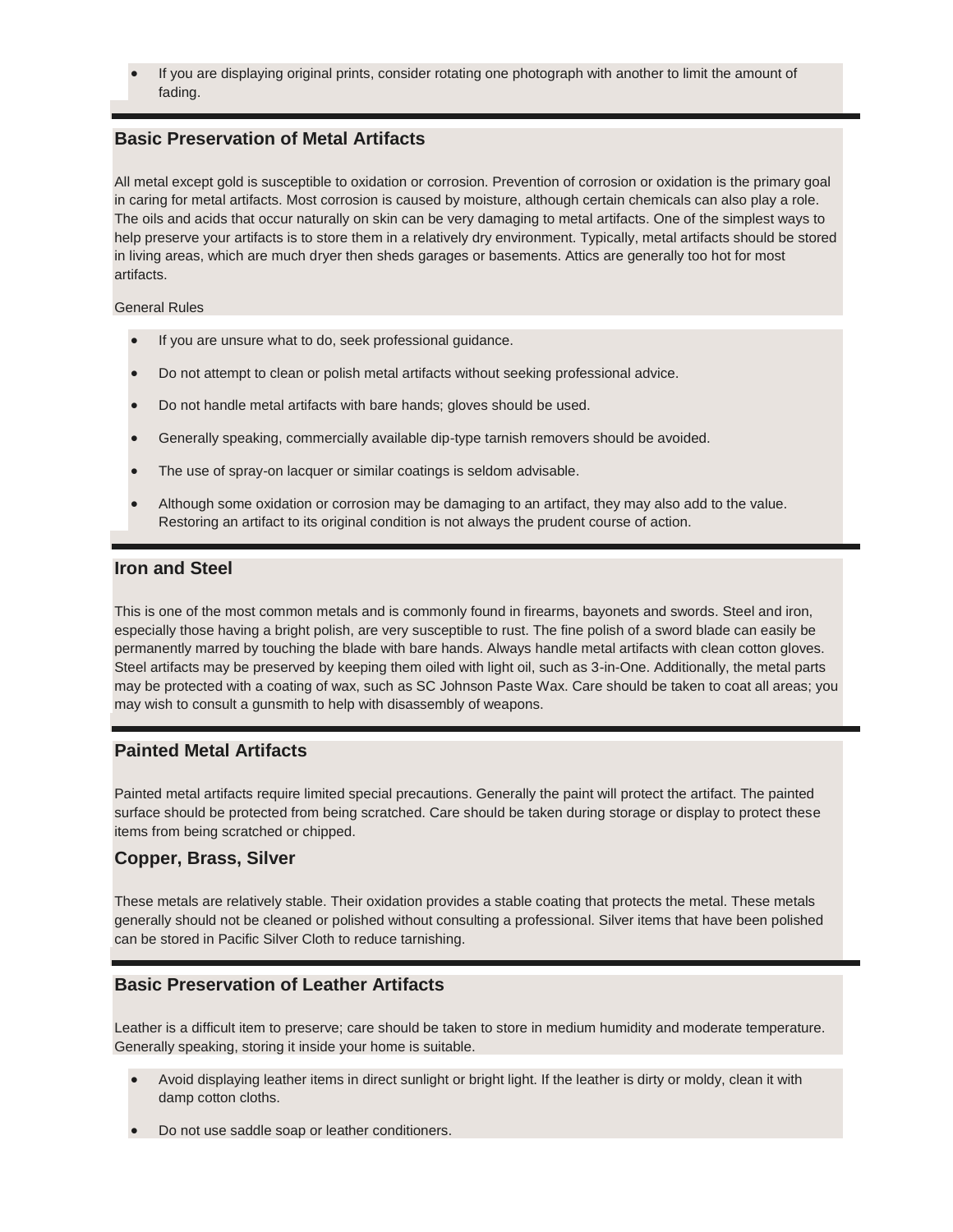- If the item feels overly dry or stiff do not use petroleum products (or anything that does not list its ingredients) on your leather. Anything that is put on leather is there to stay—beware of creating problems.
- Most leather will stiffen over time; this is generally not a problem, as historic items should not be used. Take time now, while the leather is pliable, to support the item in a displayable manner. For example, lightly stuff the toes of shoes or boots to help them maintain their shape, use acid-free tissue; boot tops can be supported with acid-free tubes made from file folders. Do up all the laces and buckles.
- Likewise, leather cases should be stuffed to hold their shape. If you are opening and closing a case, do not continue to fasten buckles every time; this will certainly lead to breakage.
- The above information does not apply to suede or kid leather; consult a professional for preservation of items made from these types of leather.

#### **Basic Preservation of Wood Artifacts**

Wood is a relatively stable material to preserve. Wooden artifacts can be maintained for years, provided that some basic care and attention is given to their preservation.

- Store wooden items in your home where they are protected from extremes of temperature and humidity.
- Avoid direct sunlight or bright light, which will fade finishes.
- Avoid all temptations to over-clean or refinish wood items.
- The use of linseed oil or other oil-based products on wood items is not required or recommended.
- If wood items are handled, a protective coating of wax, such as SC Johnson Paste Wax may be applied.
- When oiling firearms, take care not to get oil on the grips or stock.

To obtain a list of conservators or a pamphlet on selecting a conservator, contact:

**The American Institute for Conservation** 1717 K St. NW Suite 200 Washington, DC 20006 202-452-9545

#### **ONLINE CONSERVATION RESOURCES**

Conservation and preservation information for the general public <http://palimpsest.stanford.edu/bytopic/genpub/>

American Institute for Conservation of Historic & Artistic Works Find a nationally recognized conservator for your objects [http://aic.stanford.edu](http://aic.stanford.edu/)

The Library of Congress Information on the preservation of paper materials and photographs <http://lcweb.loc.gov/preserv/preserve.html>

Northeast Document Conservation Center Paper and photo conservation information [www.nedcc.org](http://www.nedcc.org/)

#### **CONSERVATION MATERIAL SOURCES**

Gaylord Brothers P.O. Box 4901 Syracuse, NY 13221-4901 800-448-6160 [http://www.Gaylord.com](http://www.gaylord.com/)